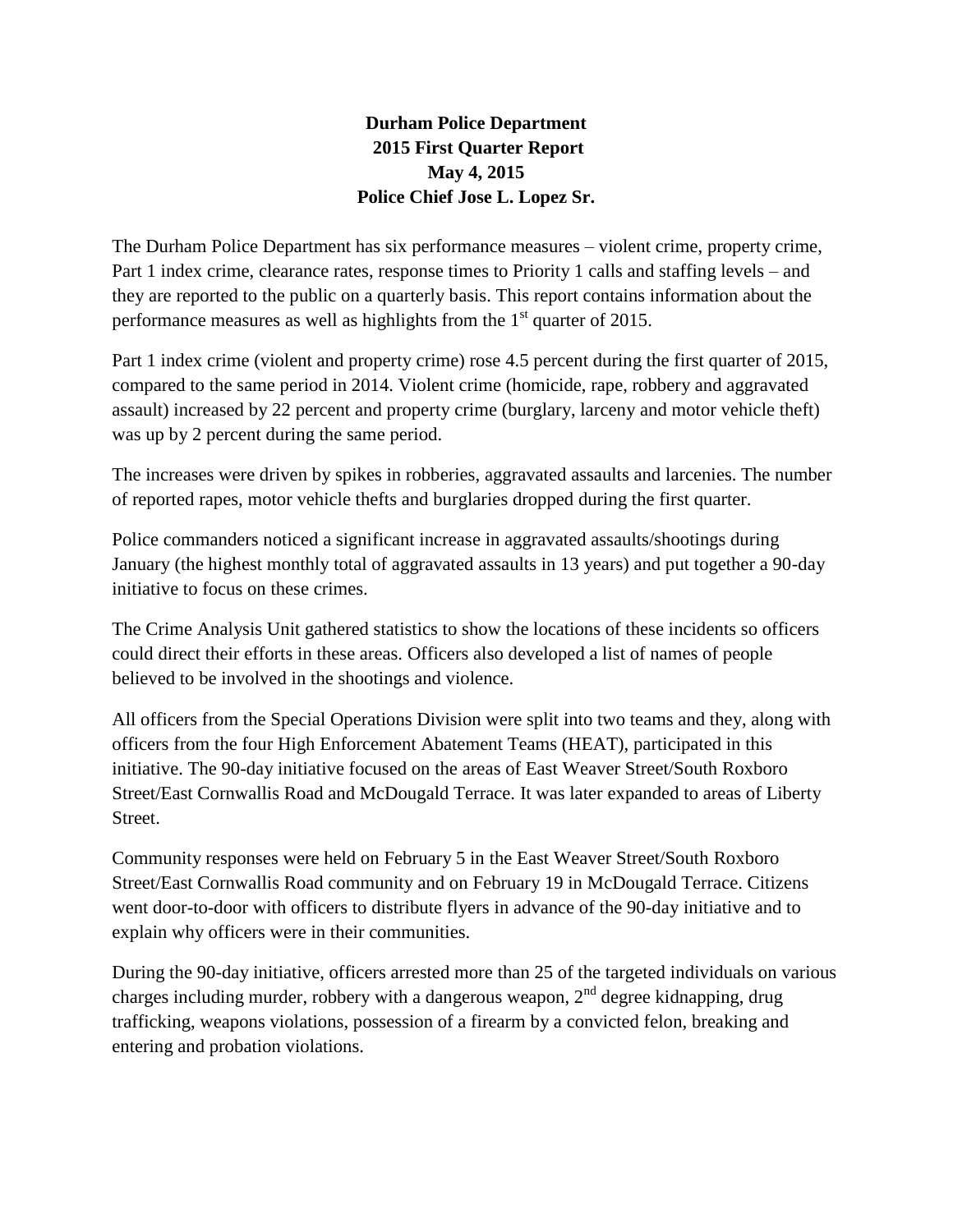Preliminary Statistics from the 90-Day Initiative:

- Target Area Activities 862
- Search Warrants  $-58$
- Knock and Talks 300
- Community Projects/Meetings 45
- Directed Patrols/Foot Patrols 545
- Traffic Stops  $-515$
- Felony Charges  $-213$
- Traffic Citations  $-453$
- $\bullet$  Misdemeanor Charges  $-520$
- Warrants/Summons Served 159
- $\bullet$  Firearms Confiscated 39
- Drug Arrests/Charges 174

| <b>Part 1 Violent</b><br><b>Crime</b> | 3-Year Avg     | 2013           | 2014 | 2015 | $2014 - 15%$<br><b>Change</b> |
|---------------------------------------|----------------|----------------|------|------|-------------------------------|
| <b>Homicide</b>                       | $\overline{7}$ | $\overline{4}$ | 6    | 10   | 67%                           |
| Rape                                  | 24             | 30             | 25   | 17   | $-32%$                        |
| <b>Robbery</b>                        | 139            | 125            | 134  | 158  | 18%                           |
| <b>Aggravated Assault</b>             | 243            | 149            | 254  | 325  | 28%                           |
| <b>Violent Crime</b>                  | 412            | 308            | 419  | 510  | 22%                           |

# **Part 1 Violent Crime – 1 st Quarter**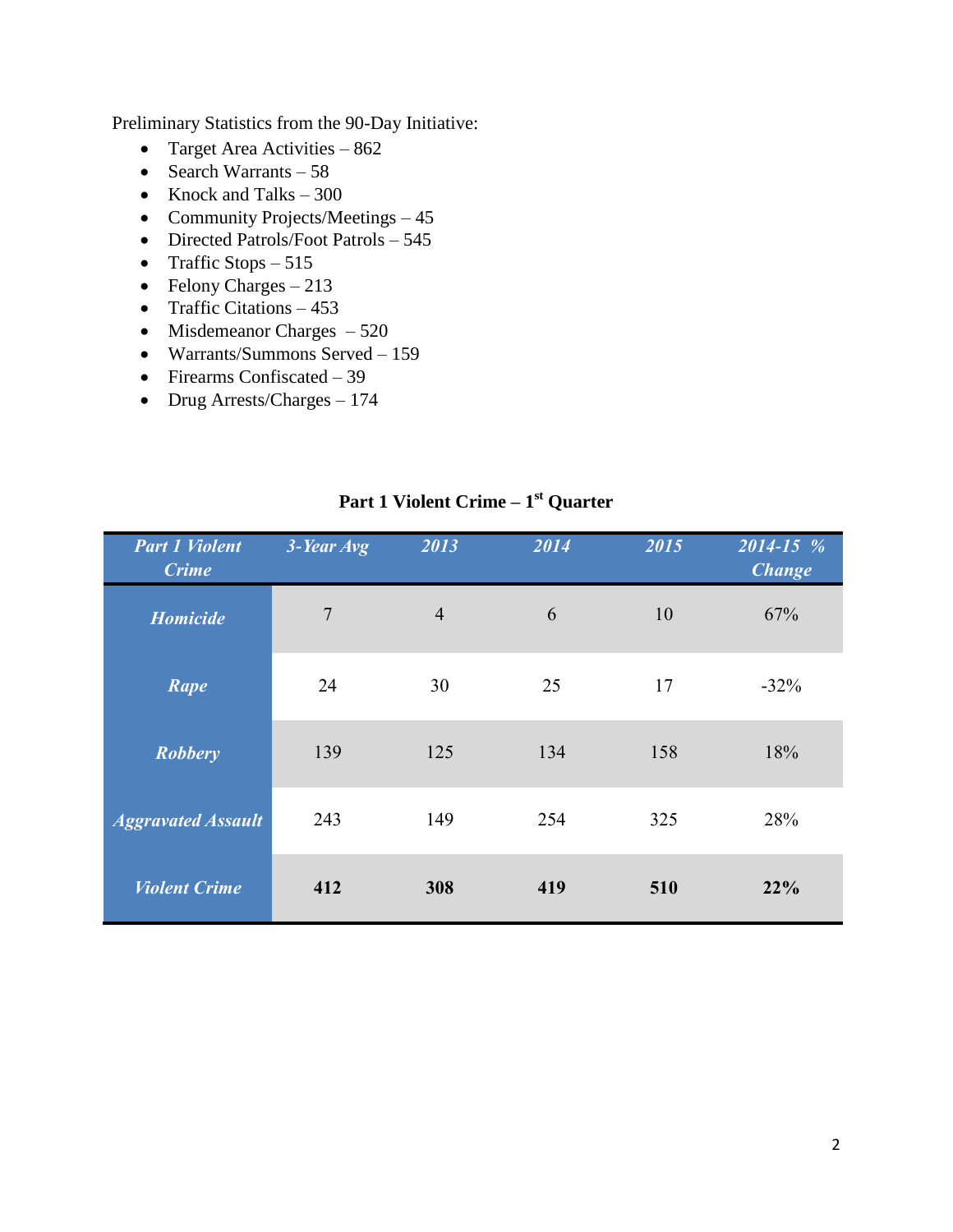| <b>Part 1 Property</b><br><b>Crime</b> | $3$ -Year Avg | 2013 | 2014 | 2015 | 2014-15 %<br><b>Change</b> |
|----------------------------------------|---------------|------|------|------|----------------------------|
| <b>Burglary</b>                        | 807           | 712  | 877  | 831  | $-5%$                      |
| <b>Larceny</b>                         | 1479          | 1379 | 1474 | 1585 | 8%                         |
| <b>Motor Vehicle</b><br><b>Theft</b>   | 154           | 186  | 150  | 127  | $-15%$                     |
| <b>Property Crime</b>                  | 2440          | 2277 | 2501 | 2543 | 2%                         |

# **Part 1 Property Crime – 1 st Quarter**

**2015 1st Quarter Part 1 Crime Percentages**

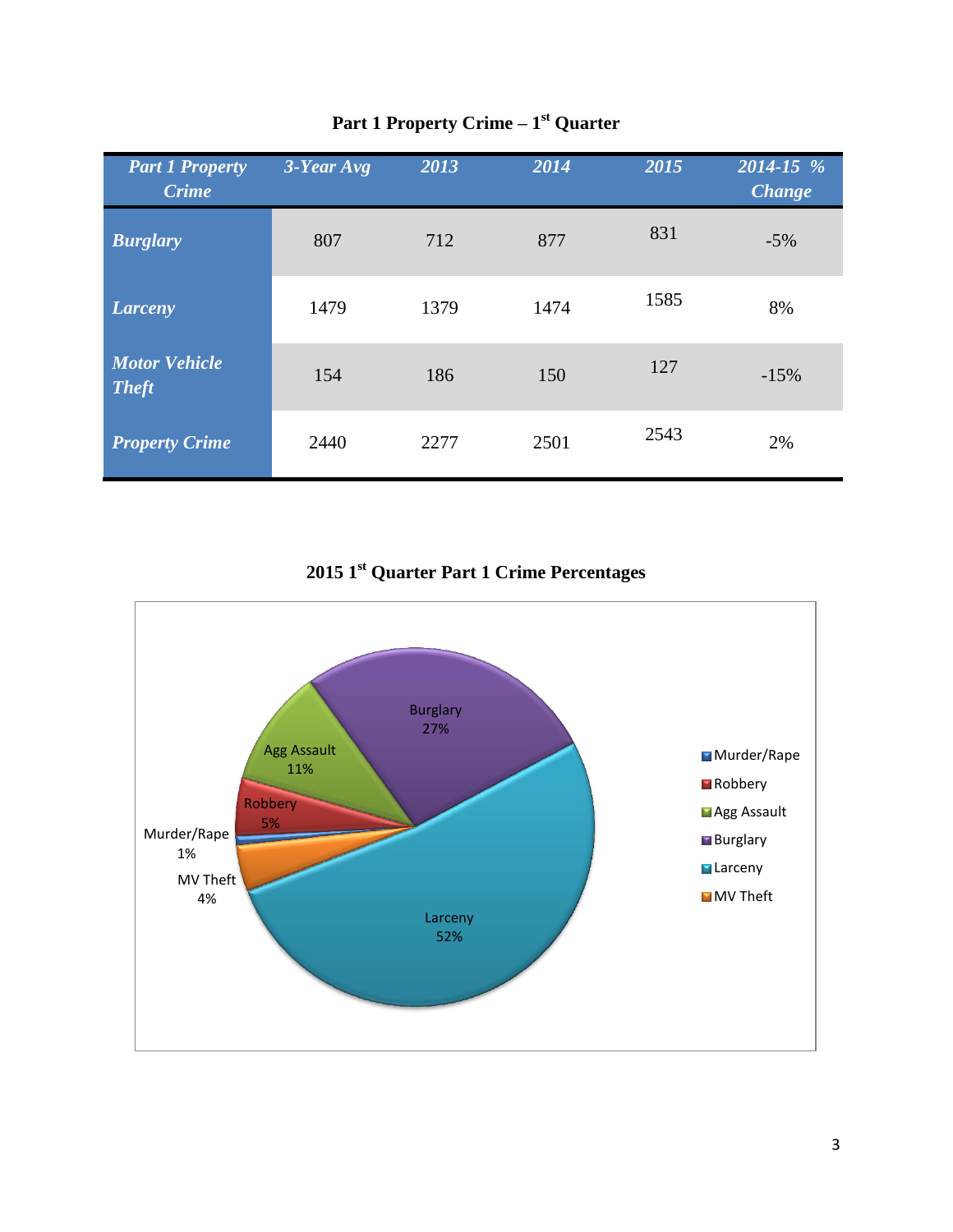| <b>Crime Category</b>      | FBI 2013* | <b>DPD 2014</b> | <b>DPD 2015 1Q</b> |
|----------------------------|-----------|-----------------|--------------------|
| Homicide                   | 61.3%     | 68.2%           | 50%                |
| Rape                       | 34.2%     | 39.6%           | 47.06%             |
| <b>Robbery</b>             | 28.9%     | 32.7%           | 26.5%              |
| <b>Aggravated Assault</b>  | 54.8%     | 51.3%           | 33.23%             |
| <b>Violent Crime</b>       | 45.2%     | 44.3%           | 31.96%             |
| <b>Burglary</b>            | 11.8%     | 15.6%           | 11.07%             |
| <b>Larceny</b>             | 21.2%     | 25.7%           | 22.27%             |
| <b>Motor Vehicle Theft</b> | 10.7%     | 20.2%           | 20.47%             |
| <b>Property Crime</b>      | 18.2%     | 22.1%           | 18.52%             |

## **Part 1 Crime Clearance Rates**

\*The FBI clearance numbers are for cities population 100,000-250,000

## **Priority 1 Response Times**

The department did not meet our target of responding to 57 percent of Priority 1 calls in under five minutes (52.3 percent were under 5 minutes). During the  $1<sup>st</sup>$  Quarter we did not meet our 5.8 minute average response time target (the average response time was 6 minutes).

#### **Staffing Levels**

The Police Department's sworn ranks were completely staffed at the end of the first quarter. Ninety five percent of the non-sworn positions were filled at the end of the first quarter (115 of 121 positions).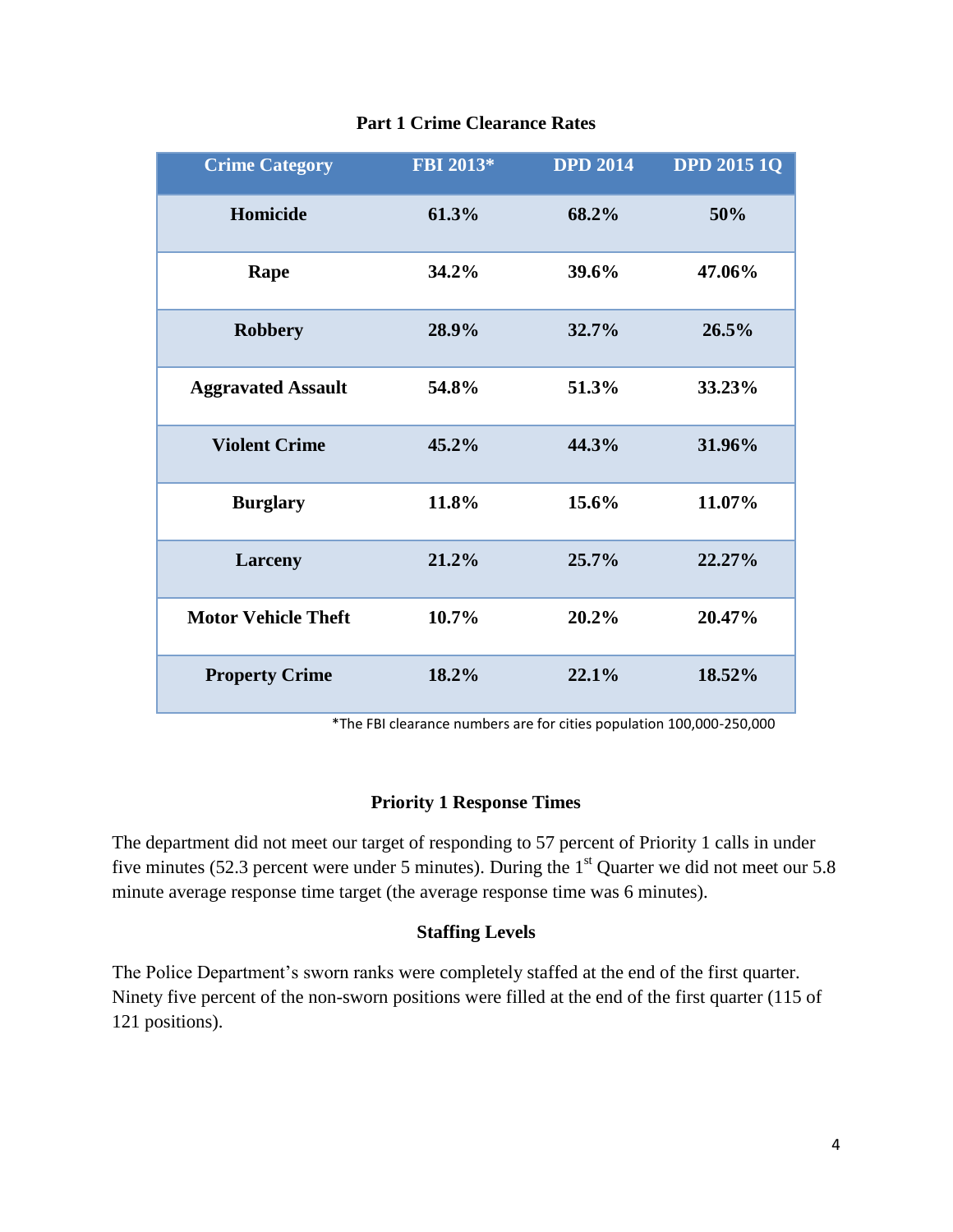|                            | 2013             | 2014           | 2015           |
|----------------------------|------------------|----------------|----------------|
| <b>Murder</b>              | $\boldsymbol{0}$ | $\overline{0}$ | $\overline{2}$ |
| Rape                       | 8                | 3              | $\overline{2}$ |
| <b>Robbery</b>             | $\overline{2}$   | $\overline{2}$ | $\overline{2}$ |
| <b>Aggravated Assault</b>  | 49               | 55             | 68             |
| <b>Violent Crime</b>       | 59               | 60             | 74             |
| <b>Burglary</b>            | 11               | 10             | 18             |
| <b>Larceny</b>             | 39               | 22             | 31             |
| <b>Motor Vehicle Theft</b> | $\overline{4}$   | $\mathbf{1}$   | $\mathbf{1}$   |
| <b>Property Crime</b>      | 54               | 33             | 50             |
| <b>Part 1 Index Crime</b>  | 113              | 93             | 124            |

# **Domestic Violence Part 1 Crimes**

 *Statistics provided by the Police Department's Crime Analysis Unit*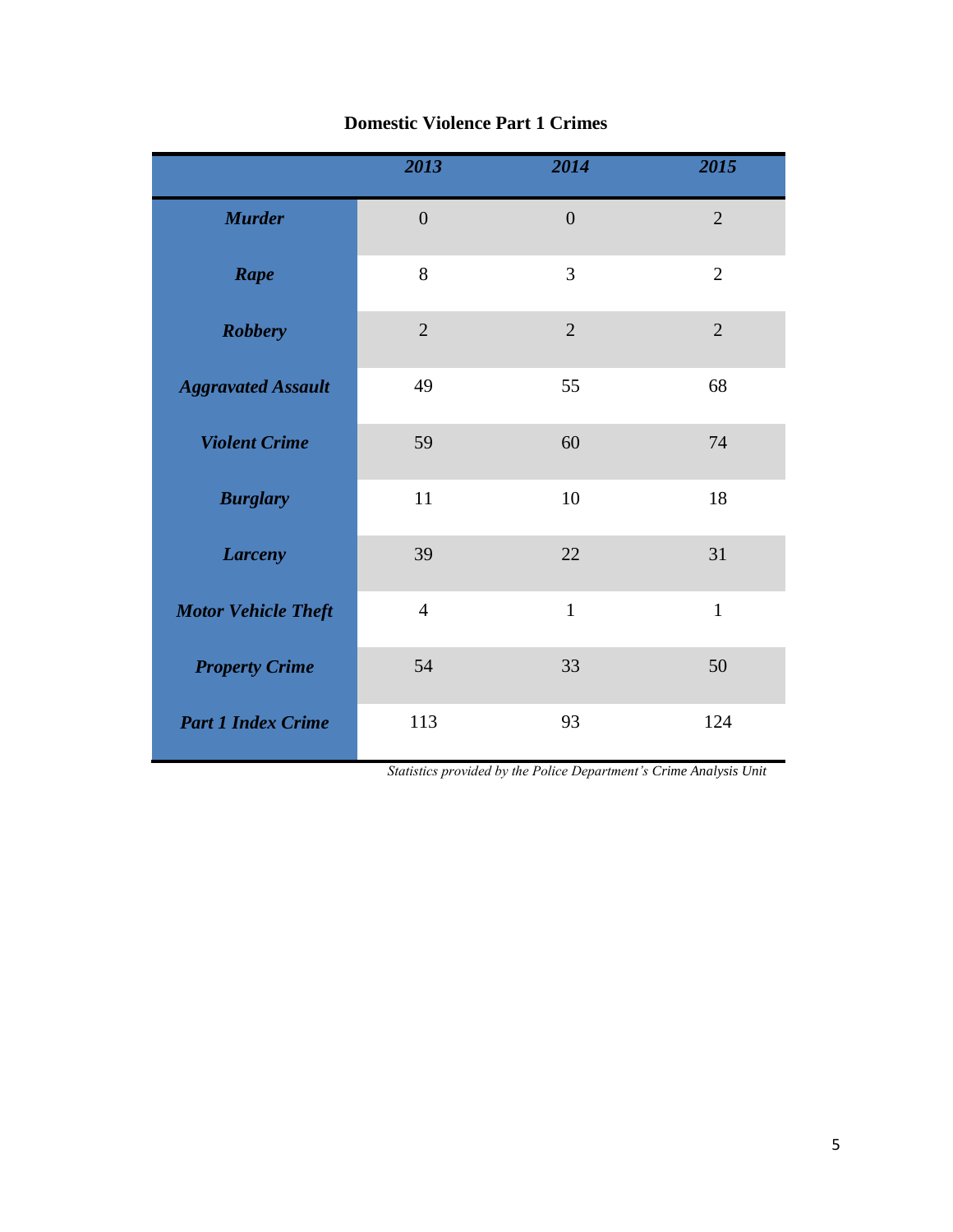| <b>Offense</b>                      | <b>Total</b>            |
|-------------------------------------|-------------------------|
| <b>All Other Offenses</b>           | 166                     |
| <b>Arson</b>                        | $\overline{\mathbf{4}}$ |
| <b>Disorderly Conduct</b>           | $\boldsymbol{9}$        |
| <b>Driving While Impaired</b>       | 115                     |
| <b>Drug Violations</b>              | 292                     |
| <b>Embezzlement</b>                 | 35                      |
| <b>Forgery/Counterfeiting</b>       | 49                      |
| <b>Fraud</b>                        | 385                     |
| <b>Liquor Law Violations</b>        | $\overline{\mathbf{3}}$ |
| <b>Obscene Material/Pornography</b> | $\overline{\mathbf{3}}$ |
| <b>Offenses Against Family</b>      | 25                      |
| <b>Prostitution</b>                 | $\overline{\mathbf{3}}$ |
| <b>Sex Offense</b>                  | 21                      |
| <b>Simple Assault</b>               | 403                     |
| <b>Stolen Property</b>              | $\boldsymbol{9}$        |
| <b>Vandalism</b>                    | 381                     |
| <b>Weapon Violations</b>            | 75                      |

# **1 st Quarter Part 2 Crime Offenses**

 *Information provided by the Police Department's Crime Analysis Unit*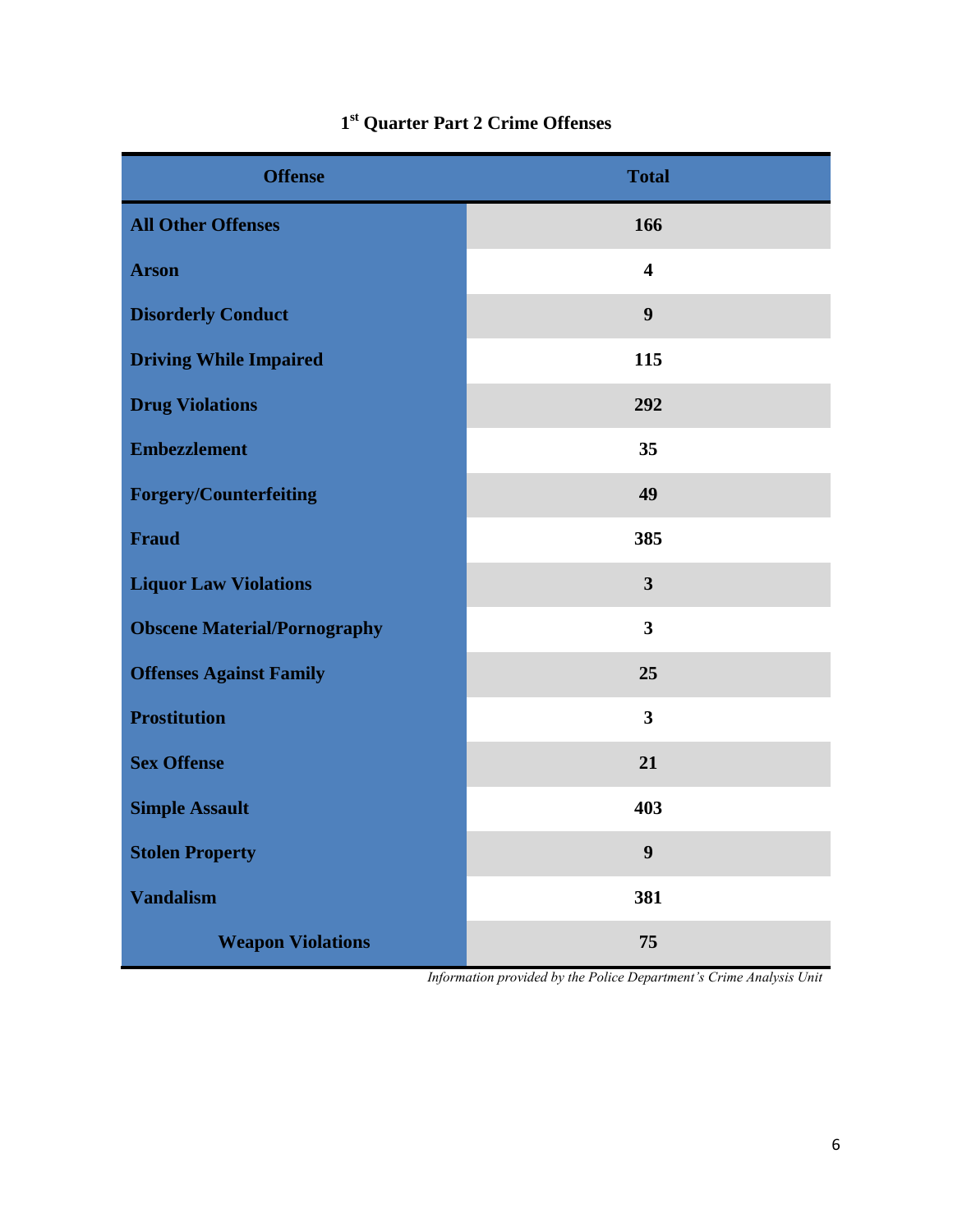| <b>Offense/Age</b>             | 10           | 11           | 12             | 13             | 14             | 15           | 16             | 17             | <b>Grand Total</b>      |
|--------------------------------|--------------|--------------|----------------|----------------|----------------|--------------|----------------|----------------|-------------------------|
| <b>Aggravated Assault</b>      |              |              |                |                |                | $\mathbf{1}$ | $\mathbf{1}$   | $\mathbf{1}$   | $\overline{\mathbf{3}}$ |
| <b>All Other Offenses</b>      |              |              |                |                | $\mathbf{1}$   | 3            | 5              | 17             | 26                      |
| <b>Burglary</b>                |              |              |                |                | $\mathbf{1}$   | $\mathbf 1$  |                | 8              | 10                      |
| <b>Disorderly Conduct</b>      |              |              |                |                |                |              |                | $\overline{2}$ | $\overline{2}$          |
| <b>Driving While Impaired</b>  |              |              |                |                |                |              |                | $\mathbf{1}$   | $\mathbf{1}$            |
| <b>Drug Violations</b>         |              |              |                |                |                |              | $\overline{2}$ | 8              | 10                      |
| <b>Fraud</b>                   |              |              |                | $\mathbf{1}$   |                |              |                | $\mathbf{1}$   | $\overline{2}$          |
| Homicide                       |              |              |                |                |                |              |                | $\mathbf{1}$   | $\mathbf{1}$            |
| <b>Larceny</b>                 |              |              | $\mathbf{1}$   |                | $\overline{4}$ | 14           | 6              | 13             | 38                      |
| <b>Non-Reportable Offenses</b> |              |              |                | $\mathbf{1}$   |                | $\mathbf{1}$ | $\overline{2}$ | $\mathbf{1}$   | 5                       |
| <b>Offenses Against Family</b> |              |              |                |                |                |              | $\mathbf{1}$   |                | $\mathbf{1}$            |
| <b>Robbery</b>                 |              | $\mathbf{1}$ | $\mathbf{1}$   | $\mathbf{1}$   |                | 3            |                | $\overline{2}$ | 8                       |
| <b>Simple Assault</b>          | $\mathbf{1}$ |              |                |                | $\mathbf{1}$   | $\mathbf{1}$ | $\overline{2}$ | $\overline{7}$ | 12                      |
| <b>Stolen Property</b>         |              |              |                |                | $\mathfrak{2}$ |              | $\overline{2}$ | $\overline{4}$ | 8                       |
| <b>Vandalism</b>               |              |              |                |                |                |              |                | $\mathbf{1}$   | $\mathbf{1}$            |
| <b>Weapon Violations</b>       |              |              |                |                |                | $\mathbf{1}$ | $\mathbf{1}$   | 6              | 8                       |
| <b>Grand Total</b>             | $\mathbf{1}$ | 1            | $\overline{2}$ | 3 <sup>1</sup> | 9              | 25           | 22             | 73             | 136                     |

**Youth Arrests (16-17) and Juvenile Petitions (<16) for Jan-March 2015**

 *Information provided by the Police Department's Crime Analysis Unit*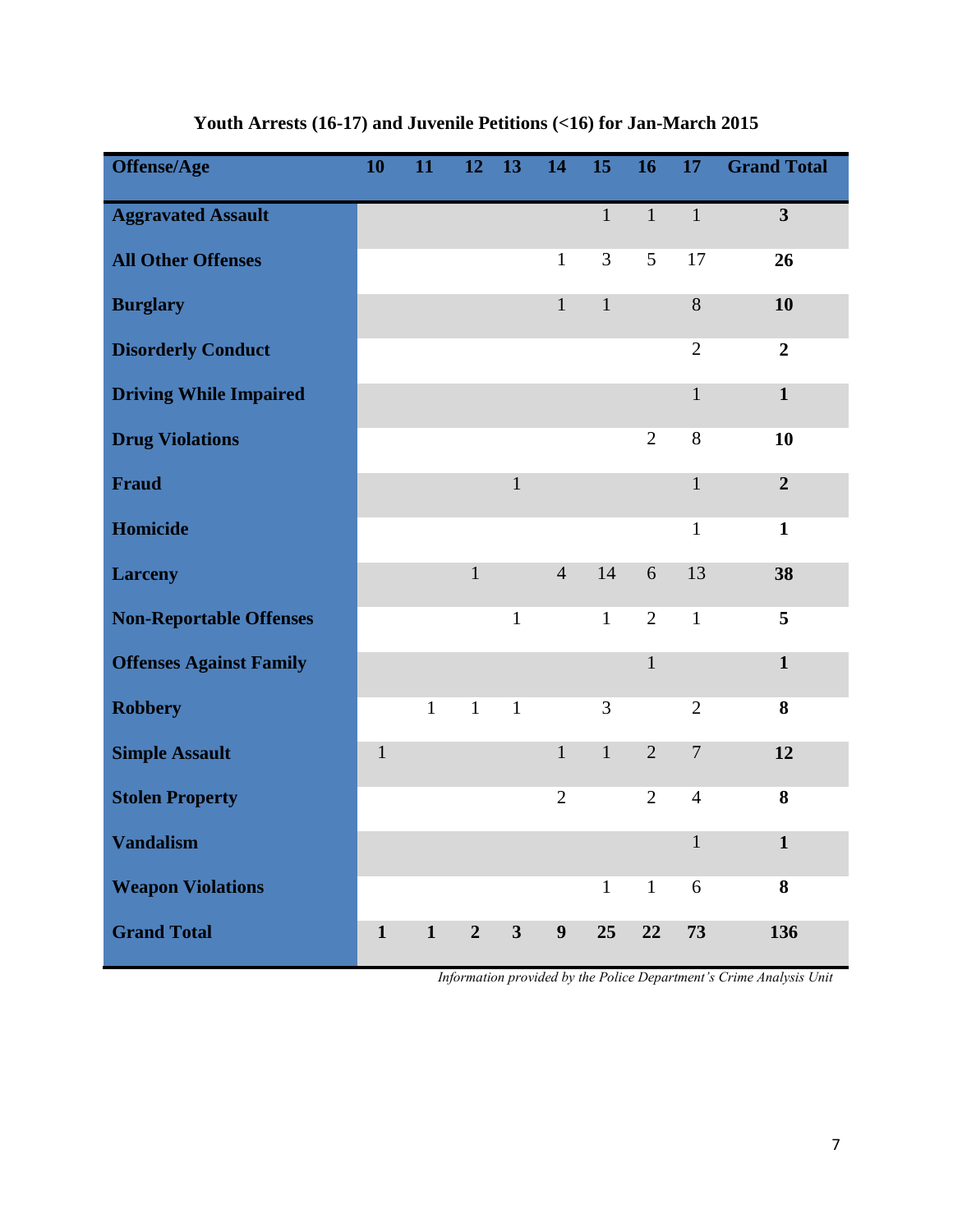# **1st Quarter 2015 Training Division Activities**

|                                | <b>Number of</b><br><b>Applicants</b> | <b>Failed</b><br><b>Written</b><br><b>Test</b> | <b>Failed</b><br><b>Physical</b><br><b>Test</b> | <b>Durham</b><br><b>Residents</b><br><b>Total</b> | <b>Durham</b><br><b>Residents</b><br><b>Failed Test</b> |
|--------------------------------|---------------------------------------|------------------------------------------------|-------------------------------------------------|---------------------------------------------------|---------------------------------------------------------|
| <b>White Male</b>              | 32                                    | $\mathbf{1}$                                   | $\boldsymbol{0}$                                | 5                                                 | $\overline{0}$                                          |
| <b>White Female</b>            | $\overline{4}$                        | $\overline{0}$                                 | $\overline{0}$                                  | $\theta$                                          | $\overline{0}$                                          |
| <b>African-American Male</b>   | 21                                    | 5                                              | 3                                               | 10                                                | 5                                                       |
| <b>African-American Female</b> | 3                                     | $\mathbf{1}$                                   | $\mathbf{1}$                                    | $\mathbf{1}$                                      | $\mathbf{1}$                                            |
| <b>Latino Male</b>             | $\mathbf{1}$                          | $\mathbf{1}$                                   | $\overline{0}$                                  | $\overline{0}$                                    | $\overline{0}$                                          |
| <b>Latino Female</b>           | $\mathbf{1}$                          | $\overline{0}$                                 | $\mathbf{1}$                                    | $\mathbf{1}$                                      | $\mathbf{1}$                                            |
| <b>Asian Male</b>              | $\overline{2}$                        | $\mathbf{1}$                                   | $\overline{0}$                                  | $\overline{0}$                                    | $\overline{0}$                                          |
| <b>Other Female</b>            | $\mathbf{1}$                          | $\overline{0}$                                 | $\boldsymbol{0}$                                | $\overline{0}$                                    | $\boldsymbol{0}$                                        |
| <b>Totals</b>                  | 65                                    | 9                                              | 5                                               | 16                                                | $\overline{7}$                                          |

# *Police Recruit Applicants Tested During the 1st Quarter 2015*

*Statistics provided by the Durham Police Department's Training Division*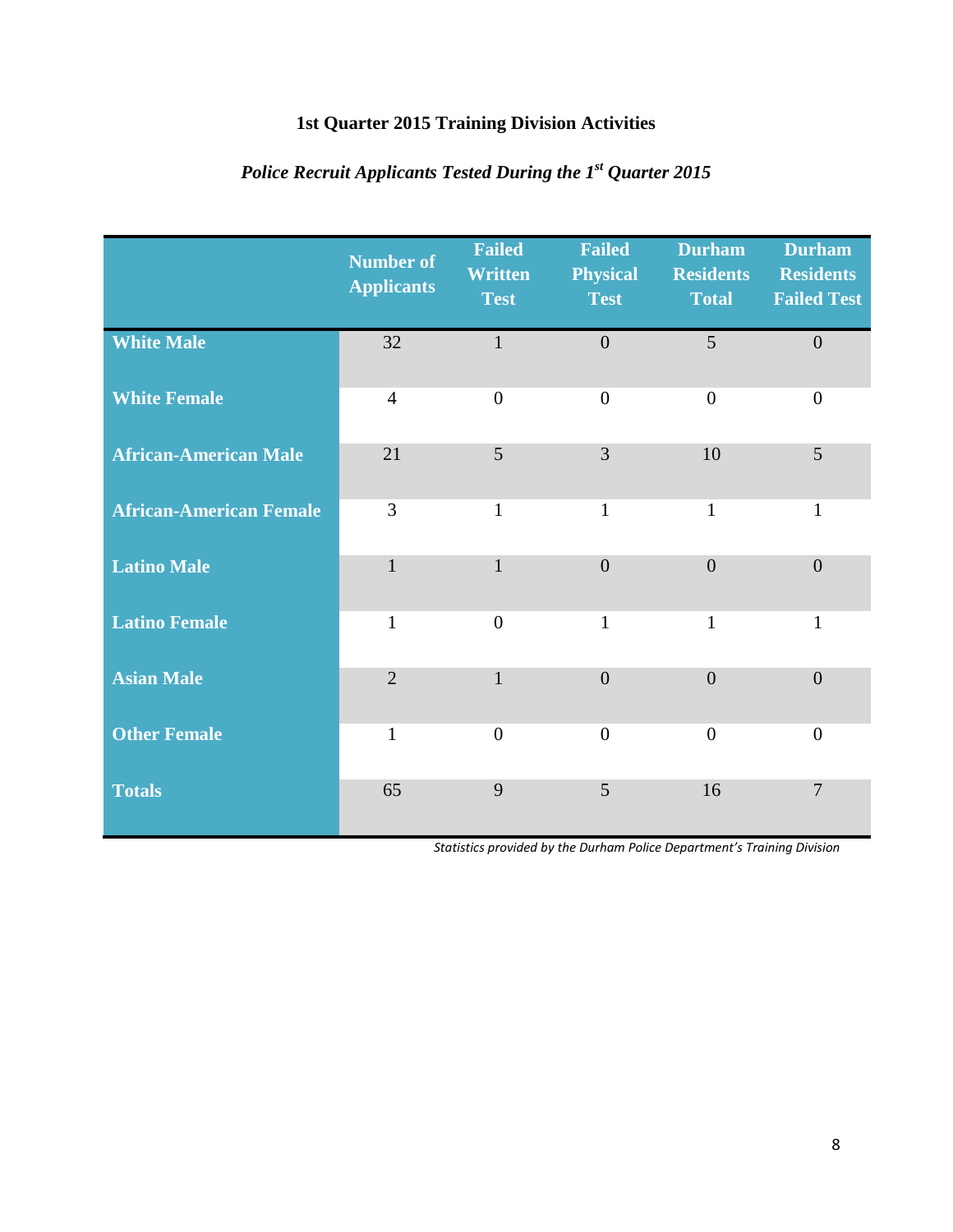# *1 st Quarter Violent Crime Arrests*

#### **Homicide Arrests**

**Homicide Arrest** - Durham police investigators arrested Cathy Martin, 56, of Durham and charged her with stabbing her husband – 57-year-old Anthony Martin – to death on February 17. Officers were dispatched to the 300 block of North Driver Street and found Martin stabbed to death inside the house. Cathy Martin was arrested at the scene.

**Homicide Arrest** - Brian Lamont Davis, 40, of Durham was arrested and charged with murder in the January 19, 2015 death of 63-year-old Charles Hinnant of Durham. Officers responded to a townhouse in the 3000 block of Colony Road and discovered a male dead inside the residence.

Davis, who was Hinnant's housemate, was arrested in South Carolina. In addition to murder, Davis is facing charges of felony larceny, felony larceny of a motor vehicle, obtaining property by false pretense and possession of stolen goods.

**Homicide Arrest –** Kelton Breshon Fox, 17, of Durham was arrested on March 31 and charged with murder in the stabbing death of 17-year-old Tierra Hall of Durham. Hall's body was found behind a house in the 4100 block of Trotter Ridge Road on March 28. Fox was identified as Hall's ex-boyfriend.

**2014 Homicide Arrest –** Chan Thomas, 35, was arrested in January in Burlington and charged with murder in connection with the December 3, 2014 shooting death of 26-year-old Kenneth Bernard Covington of Durham.

Officers responded to a shooting call in the 200 block of West Carver Street at 12:41 a.m. on December 3. Upon arrival, officers found Covington inside a vehicle. He was pronounced dead at the scene. Investigators believe Covington was shot as he drove on Carver Street and then wrecked his vehicle. The incident did not appear to be random, according to investigators.

In addition to murder, Thomas was charged with shooting into an occupied vehicle in connection with the December 3 incident. He is also charged with felony fleeing to elude law enforcement officers, reckless driving and driving while his license was revoked on January 8 when Durham police investigators attempted to stop Thomas in the area of Trinity Avenue and Geer Street.

**Homicide Arrest -** Willie Poole, 55, of Durham, was arrested on April 26 and charged with murdering 30-year-old Mark Peaks in January on East Main Street. Durham police responded to a call in the 900 block of East Main Street around 2 a.m. on January 6. When officers arrived, they found Peaks dead behind an apartment complex. Peaks had multiple gunshot wounds.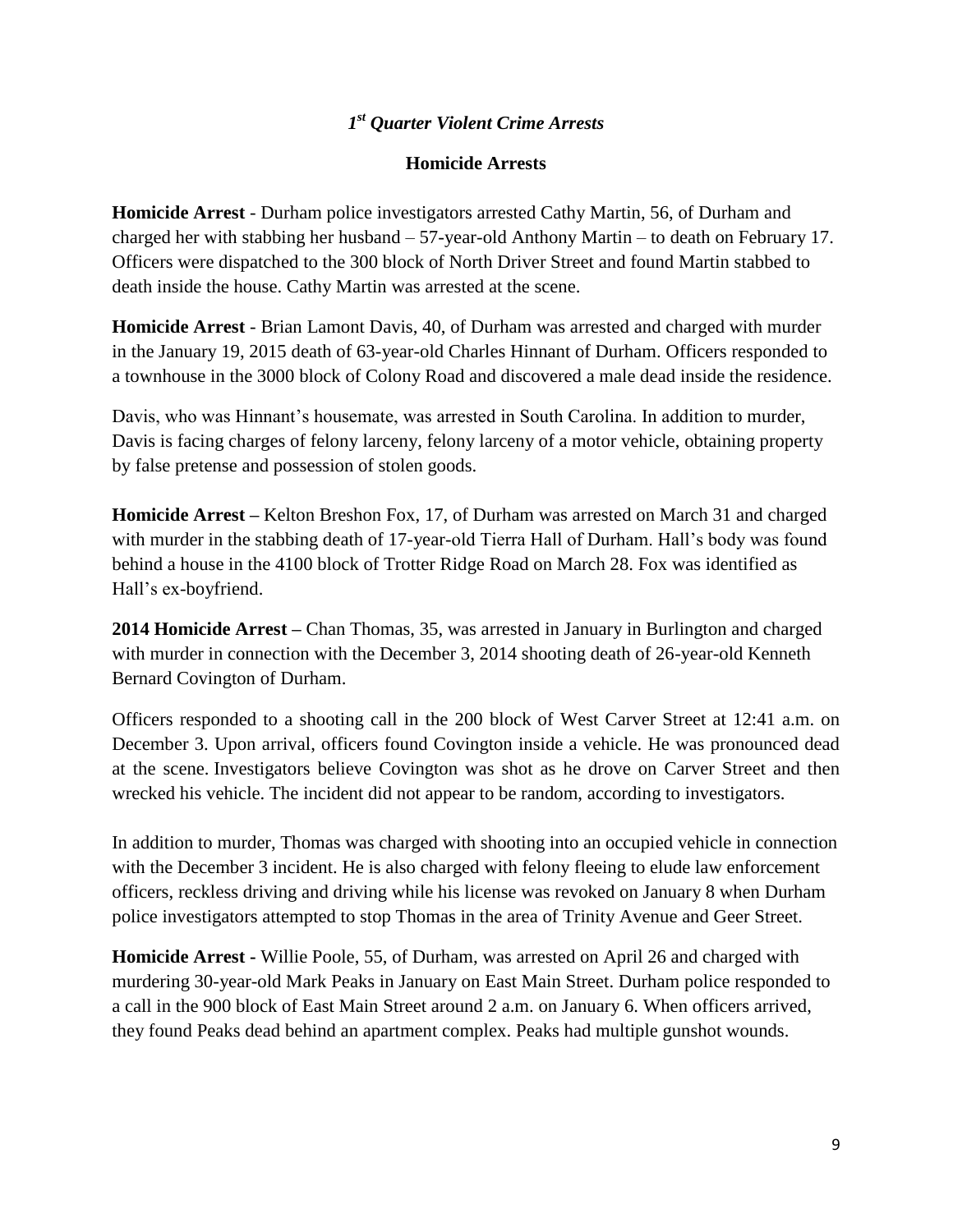**Traffic Fatality/Second Degree Murder Charge –** Daryl Brooks, 41, was arrested on April 9 on Kent Lake Drive on a second-degree murder charge stemming from a fatal traffic accident on March 11. The accident happened shortly before 8 p.m. on March 11 when a vehicle driven by Brooks hit the back of a vehicle driven by Kelwin Biggs, 53, of Durham, causing Biggs' vehicle to collide with an oncoming vehicle driven by Nyasia Clifton, 20, of Durham. Brooks and Biggs were driving southbound on Fayetteville Road when the accident occurred, according to investigators. Biggs was pronounced dead at the scene. Brooks, Clifton and a passenger in Clifton's vehicle – 21-year-old Katherine McKoy – were taken to the hospital for treatment.

Brooks was charged on March 11 with driving while impaired and driving while his license was revoked. In addition to the murder charge, Brooks was indicted in April on charges of felony death by vehicle, careless and reckless driving, felony serious injury by vehicle and driving while his license was revoked.

#### **Robbery Arrests**

**Robbery Arrests -** On March 15, Squad 1-D officers caught two robbery suspects before the robbery had even been reported. The officers were out on a call around 3:25 a.m. when they heard a gunshot near Gilbert and Spruce streets and saw several people running. Officers chased three people on foot and caught two – Javonte Green, 19, of Durham and a 15-yearold male juvenile.

Officers discovered that two males had been walking near Gilbert Street when they were approached by three males who robbed them of their shoes and phones at gunpoint. The suspects fired a shot as the victims fled after the robbery. Officers recovered the stolen items belonging to the victims. They charged Green and the juvenile with robbery with a dangerous weapon.

**Robbery Arrest -** Officers from Squad 3-B responded to a robbery call on Palmer Street on March 14. A teen told officers he was robbed at gunpoint of his clothes and phone after he went to make a payment on a phone he was purchasing. The victim escaped by jumping from a balcony. Officers located a 15-year-old suspect and a police dog found the victim's phone. The 15-year-old male was charged with robbery with a dangerous weapon, second-degree kidnapping, possession of a handgun by a minor and assault by pointing a gun.

**Robbery/Assault Arrests –** Quadarius Evans, 21, was arrested during the first quarter in connection with three separate incidents. Evans and Brandon Oneal Rich, 19, were arrested and charged with robbing and assaulting a 20-year-old male at a bus stop in the 1000 block of North Miami Boulevard on December 27. The victim was hit and kicked numerous times and knocked unconscious. Both were charged with common-law robbery, assault with a deadly weapon inflicting serious injury and felony conspiracy.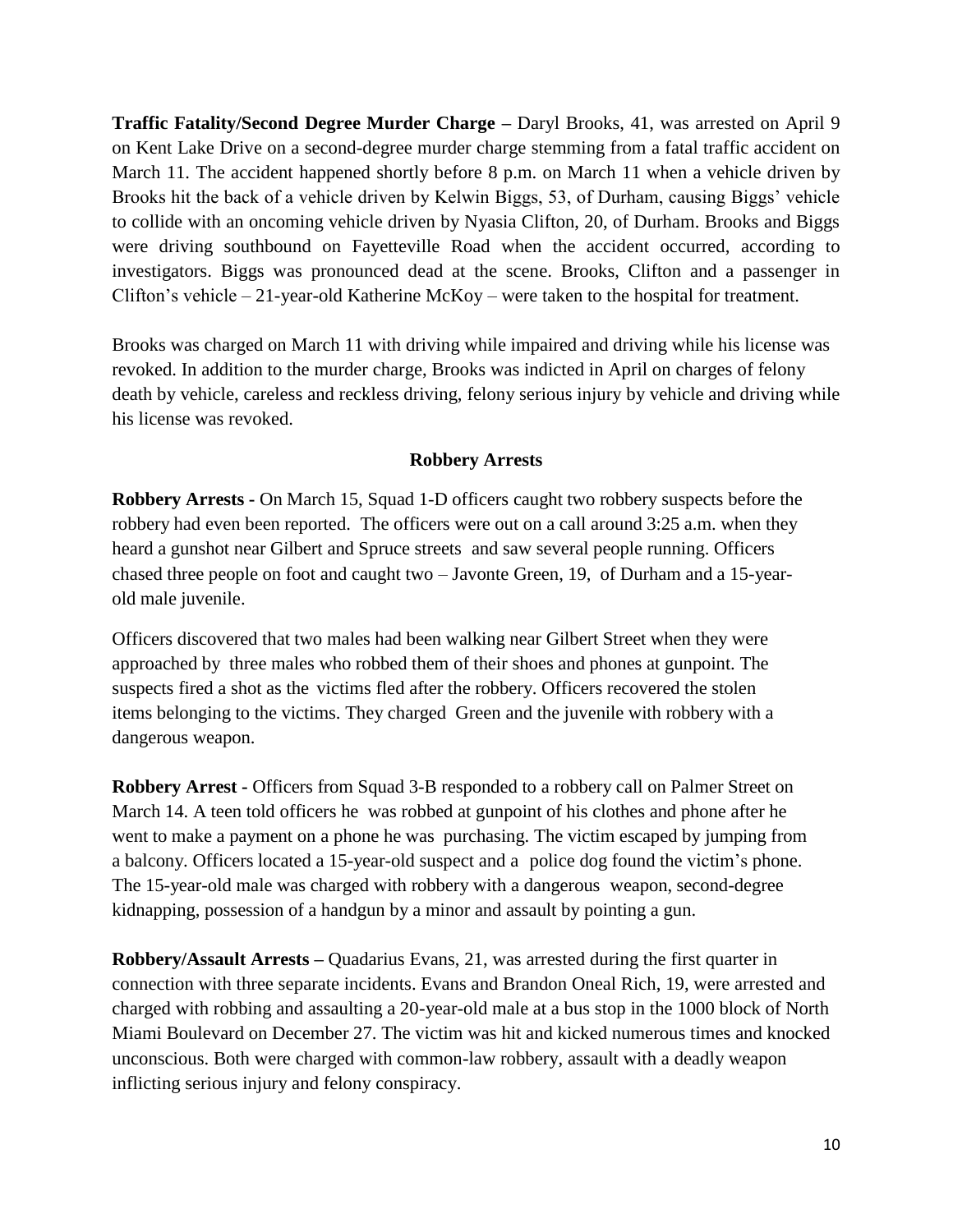Evans was also charged with robbery with a dangerous weapon in connection with a January 6 armed robbery on Park Avenue. A 50-year-old male told officers at least two people entered his rooming house and robbed him at gunpoint. The victim was assaulted during the robbery and jumped out of a window to escape.

Evans was also charged in connection with a shooting on January 13 on Melbourne Street. A 40 year-old male told officers he was wiping down his vehicle when a male approached him and asked for a cigarette. The two then tussled and the victim was shot in the leg. Evans was charged with assault with a deadly weapon with intent to kill inflicting serious injury and possession of a firearm by a convicted felon.

Evans was arrested on January 26 by an off-duty officer on Meriwether Drive. At that time, he was also charged with possession of a stolen firearm, possession of a firearm by a convicted felon, carrying a concealed weapon and possession of marijuana.

**Robbery Arrests -** Erik Sheahan, 41, and Brian Chance Wilson, 39, were arrested and charged with a February 28 robbery. A 23-year-old male told officers he was walking on Fifteenth Street near West Main Street around 12:45 p.m. on Feb. 28 when two males came up behind him. One male pulled a knife and they demanded the victim's prescription medication. They took the victim's phone and fled. Both men were arrested a short time later and charged with robbery with a dangerous weapon.

**Robbery Arrest –** Officers went to an apartment on Seven Oaks Road on January 17 to try to locate a male wanted on an armed robbery charge. The suspect – 18-year-old Rasheen Moore – slammed the door on an officer's hand and ran, according to officers. He was caught after a foot chase. Moore was arrested and charged with robbery with a dangerous weapon, assault on a law enforcement officer, possession of a firearm by a convicted felon and resisting arrest. Moore was charged with robbing a 17-year-old male at gunpoint on November 12 on Guess Road.

Officers also found several stolen items in the apartment. Isaiah Fard, 18, and Marquan Williams, 18, were each charged with three counts of possession of stolen property. Two other people were arrested on outstanding warrants.

**Robbery Arrest -** On February 10, investigators from the Special Operations Division conducted a traffic stop on Wabash Street. The driver of the vehicle – 26-year-old Mario Davis – was wanted on robbery charges.

Davis was charged with the September 15, 2014 armed robbery of the Academy Quick Stop on Academy Road. Two males wearing ski masks and armed with guns robbed the store and employees of cash and phones. He was also wanted on charges of conspiracy to commit armed robbery, assault by pointing a gun, simple assault and misdemeanor injury to property.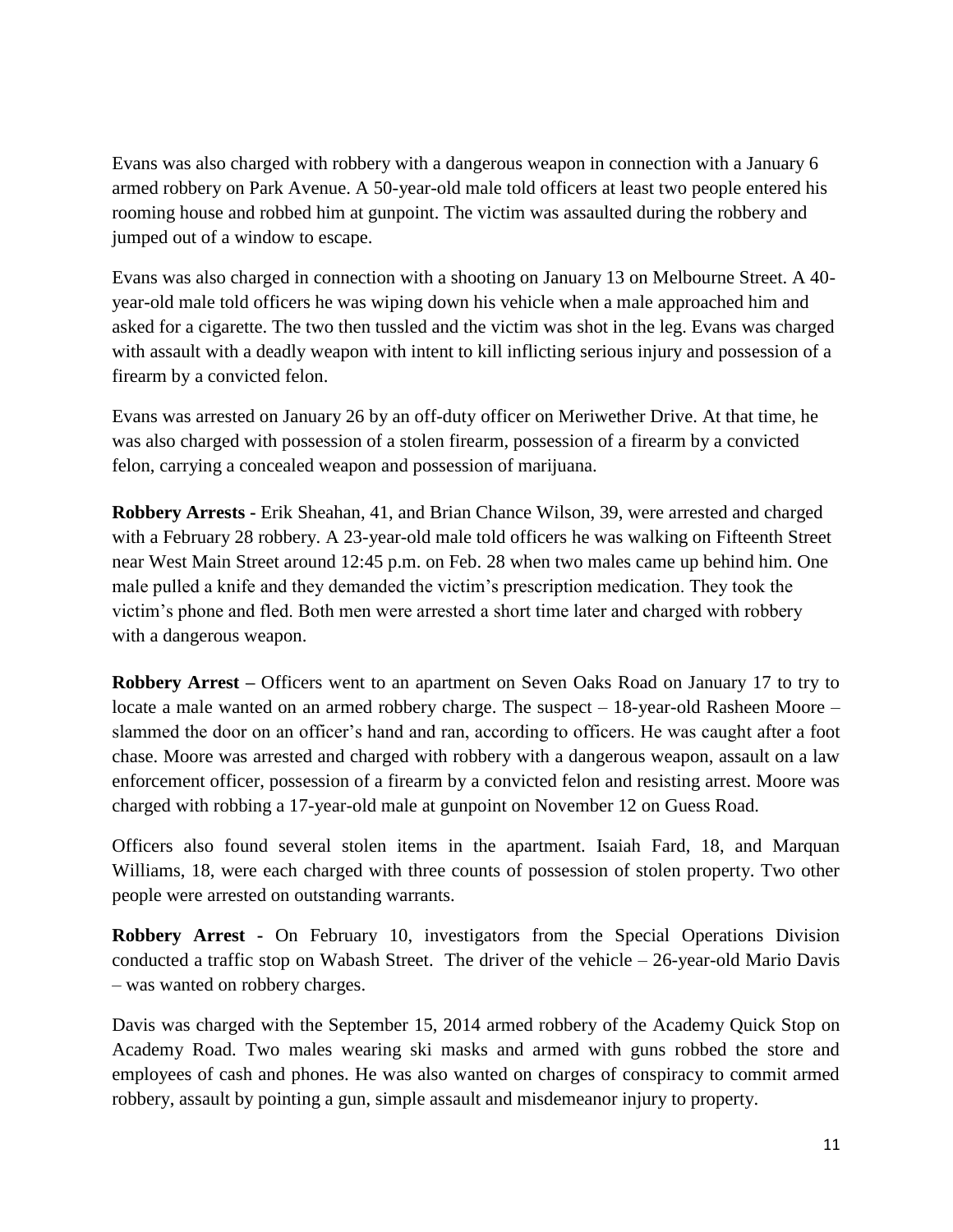**Robbery Arrests –** Christopher Gonzalez, 27, was arrested and charged with committing four business armed robberies during March. All four robberies were committed with guns. In some cases, a second suspect who has not been identified was involved in the robbery.

Gonzalez is charged with the following robberies:

- March 7 Boost Mobile, 902 Fayetteville Street
- March 18 Gold Assay, 7001 Fayetteville Road
- March 27 Cricket, 3600 North Duke Street
- March 30 Verizon, 1541 Glenn School Road

**Robbery Arrest –** Officers responded to a robbery and assault call March 9 on Corporation Street near Mangum Street. A 45-year-old woman told officers she had been walking from a store when a male grabbed her purse from behind, punched her several times in the face and knocked her to the ground. The male fled when a passing motorist honked his horn several times to scare him away.

K9 Officer M.D. Mues spotted a male matching the description of the suspect a short distance away. Mues and his K9 Prinz caught the male on Hazel Street after a foot chase. Deshon Monquat Carrington, 20, was arrested and charged with common-law robbery and assault on a female. Carrington was also charged with breaking into a house on Northwood Circle on March 2 and stealing laptops, watches and a bookbag.

## **Aggravated Assault Arrests**

**Shooting Arrests** – A 20-year-old male was shot several times during an argument on Sima Street on January 3. Three weeks later, investigators charged 24-year-old Kentrail Fowler with attempted first-degree murder and assault with a deadly weapon with intent to kill inflicting serious injury. A 15-year-old female was also charged with felony conspiracy and assault with a deadly weapon with intent to kill.

**Shooting Arrest –** Linwood Fred Clay, wanted in connection with a January shooting in Durham, was arrested after a standoff March 30 in the 800 block of Brye Street. No one was injured.

Investigators from the U.S. Marshals Service Violent Fugitive Task Force attempted to arrest Clay at a house on Brye Street, but Clay barricaded himself in the attic and refused to come out of the house. He surrendered to police several hours later.

Clay was wanted in connection with a shooting on January 28 on South Woodcrest Street. A male entered an occupied residence and fired several shots inside the house. No one was injured. Clay is charged with breaking and entering with the intent to terrorize, discharging a weapon into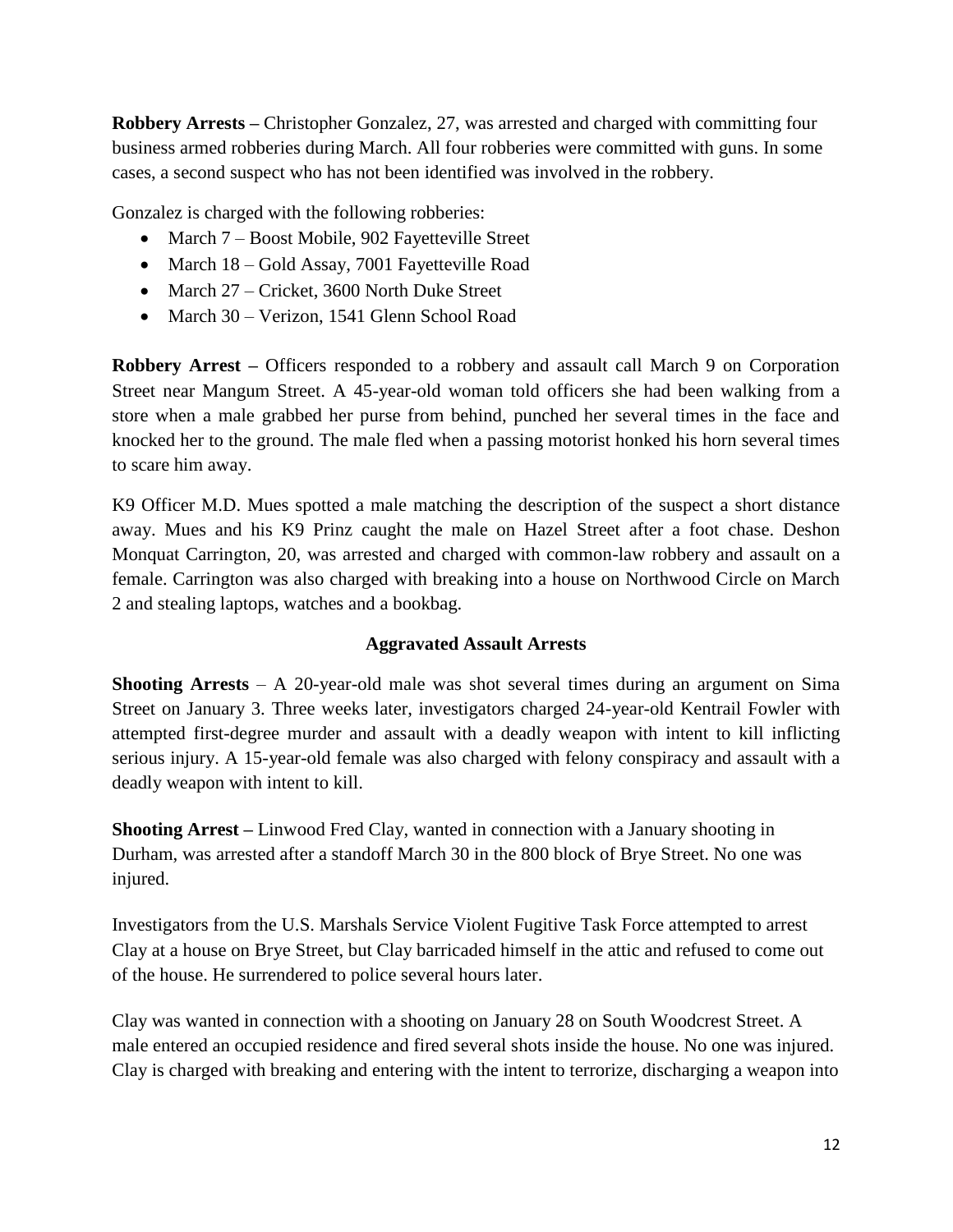occupied property, assault with a deadly weapon with intent to kill, second-degree kidnapping and possession of a firearm by a convicted felon in connection with that case.

Clay was also wanted in Orange County for resisting, delaying and obstructing officers. He was accused of running from court officers who tried to arrest him on February 5.

## **Property Crime Arrests**

**Burglary Arrest -** Officers were dispatched to a burglary in progress shortly before 2 p.m. on March 16 in the 2600 block of Stadium Drive. Officers were given descriptions of two suspects – one left in a vehicle and one left on foot.

Squad 2-A Officers chased the one on foot through the woods near Valley Drive up to Holt School Road. They caught him behind the storage units in the 3900 block of North Duke Street. Officers arrested Daquan Markee Boyd, 22, of Durham and charged him with breaking and entering, larceny after breaking and entering, possession of a firearm by a convicted felon and resisting, delaying and obstructing officers. He was also arrested on two warrants from 2013 – one for robbery with a dangerous weapon and one for a felony probation violation. Officers recovered a handgun. The second suspect got away.

**Burglary Arrest -** Officers from Squads 3-D and 4-D responded to a call about a suspicious person on Sheridan Drive on March 19. When officers arrived, they found a male matching the description of the suspicious person and chased him on foot for several blocks before catching him. Officers also found a burglary to a house on Sheridan Drive. The male they caught – Michael Anthony Dumas, 50, of Durham – had some of the stolen items in his possession. Dumas was charged with breaking and entering, larceny after breaking and entering and possession of stolen property.

**Burglary Arrests –** District 2-D officers were dispatched to a burglary in progress on Wyldewood Road on March 9, just moments after being dispatched to an alarm call a few blocks away. Officer J.M. Fullam spotted a male matching the description of the suspect from the burglary in progress call and chased him. Officers apprehended the male – 17-year-old Joey Derrick Best Jr. – a few blocks away. Best was charged with attempted burglary for the call on Wyldewood Road and with breaking and entering a house on Calumet Drive. Best was arrested again on April 11 and charged with breaking into a residence on Marne Avenue.

**Burglary Arrests –** Michael Alton Turrentine, 28, and Princess Laisure, 23, both of Durham, were arrested and charged with breaking into numerous homes in Durham in December 2014 and January 2015. They were charged with burglaries on Long Crescent Drive, Bonaparte Way and Buckingham Road. They were also charged with stealing a package from a porch on Valley Run in December. In addition, they were charged with a burglary in Wake County.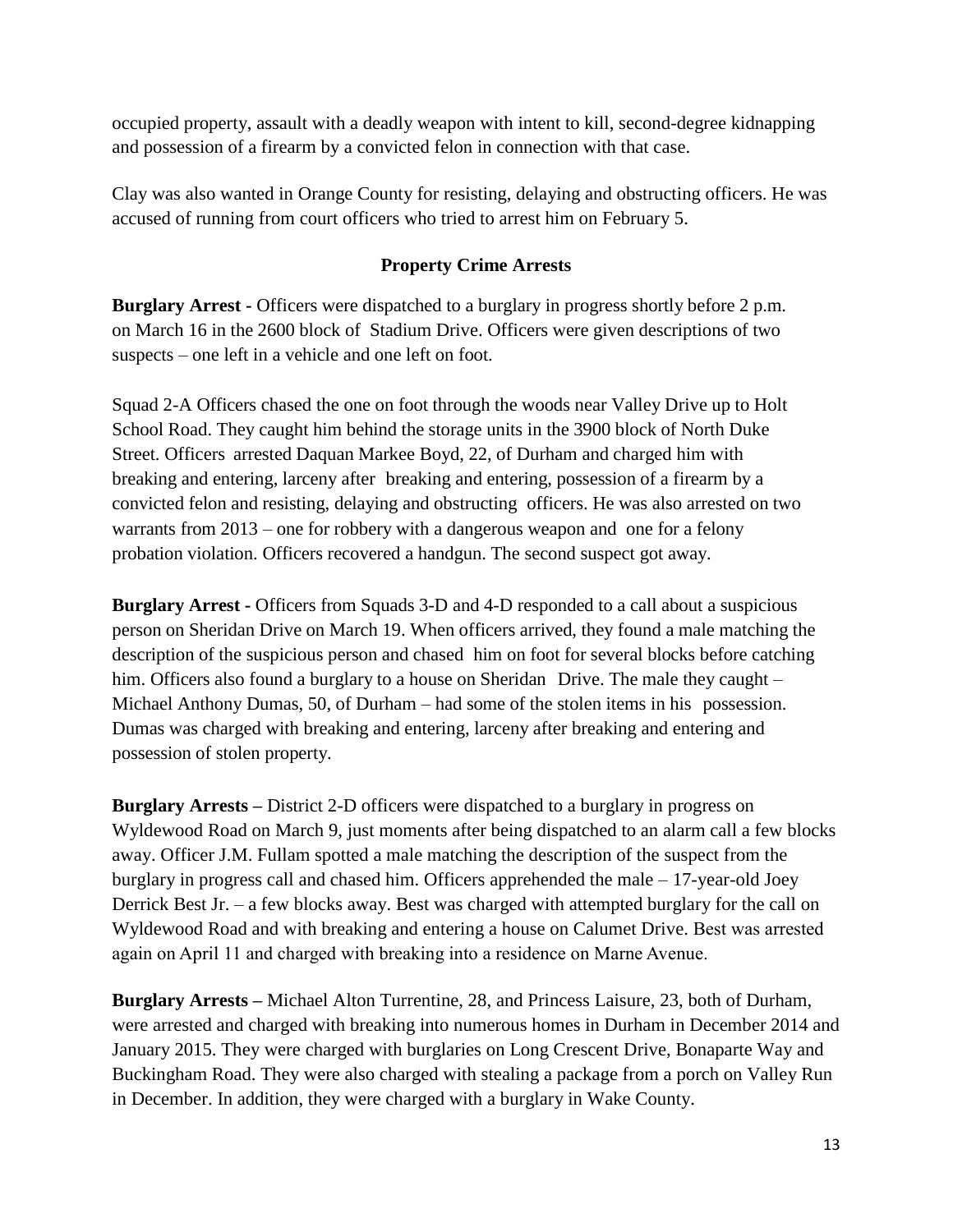Laisure was also charged with conspiracy in connection with an armed robbery reported on February 28 in the 3400 block of Hillsborough Road. A 26 year old male was robbed at gunpoint of his wallet and phone. His car was also taken and later recovered. William Joseph Corbitt, 30, of Durham was charged with robbery with a dangerous weapon, injury to personal property and possession of a firearm by a felon in connection with this case. Turrentine was also charged with being a habitual felon and was wanted on a probation violation.

**Burglary Arrest –** Officers responded to a burglary in progress at Scratch Baking on Orange Street shortly after midnight on March 30. Bicycle officers spotted a male matching the description of the suspect and chased him into a parking deck. The male – James Dockery, 47, of Durham – was arrested he jumped off the second floor of the parking deck. Officers recovered cash stolen during the burglary. Dockery was charged with breaking and entering, larceny after breaking and entering and possession of burglary tools.

**Vehicle Break-Ins Arrest -** Ladarriea Torrielle King, 22, was arrested and charged in connection with breaking into 20 vehicles on March 23

The vehicle break-ins were reported on Malvern Road, Livingstone Place, Pavillion Place, Garrett Road, Trotter Ridge Road, King Charles Road and Tarra Place. Several victims told officers they found their vehicles with the doors and/or trunks open. Items stolen included a pair of boxing gloves, binoculars, headphones, credit cards and computer equipment.

King was charged with 20 counts of breaking and entering to motor vehicles, 20 counts of conspiracy, three counts of financial card theft, four counts of larceny and one count of larceny of a firearm.

## **Drug Trafficking Arrests**

**Cocaine Trafficking Arrests –** District 1-D officers executed a search warrant at 1017-D Lowry Street on January 16 and confiscated two guns (one stolen), 59.2 grams of crack cocaine and cash. Officers charged Jessica Shada Bell, 24, and Willie Andre Jackson, 21, with trafficking in cocaine and other drug charges. Tevin Cox, 23, was charged with possession of a stolen firearm and possession of a firearm by a convicted felon. Jarell Waller, 23, charged with possession of a firearm by a convicted felon. Officers also served several outstanding warrants on people in the apartment.

**Drug Trafficking Arrests -** Squad 5-C officers were on patrol near Peabody Street and Gregson Street on March 23 when they noticed a male riding a moped without a helmet. They stopped the male, who at first gave officers a false name, and found drugs in the console of the moped. The officers took the male to the magistrate's office to charge him with several drug possession offenses and possession of controlled substances within 1,000 feet of a school.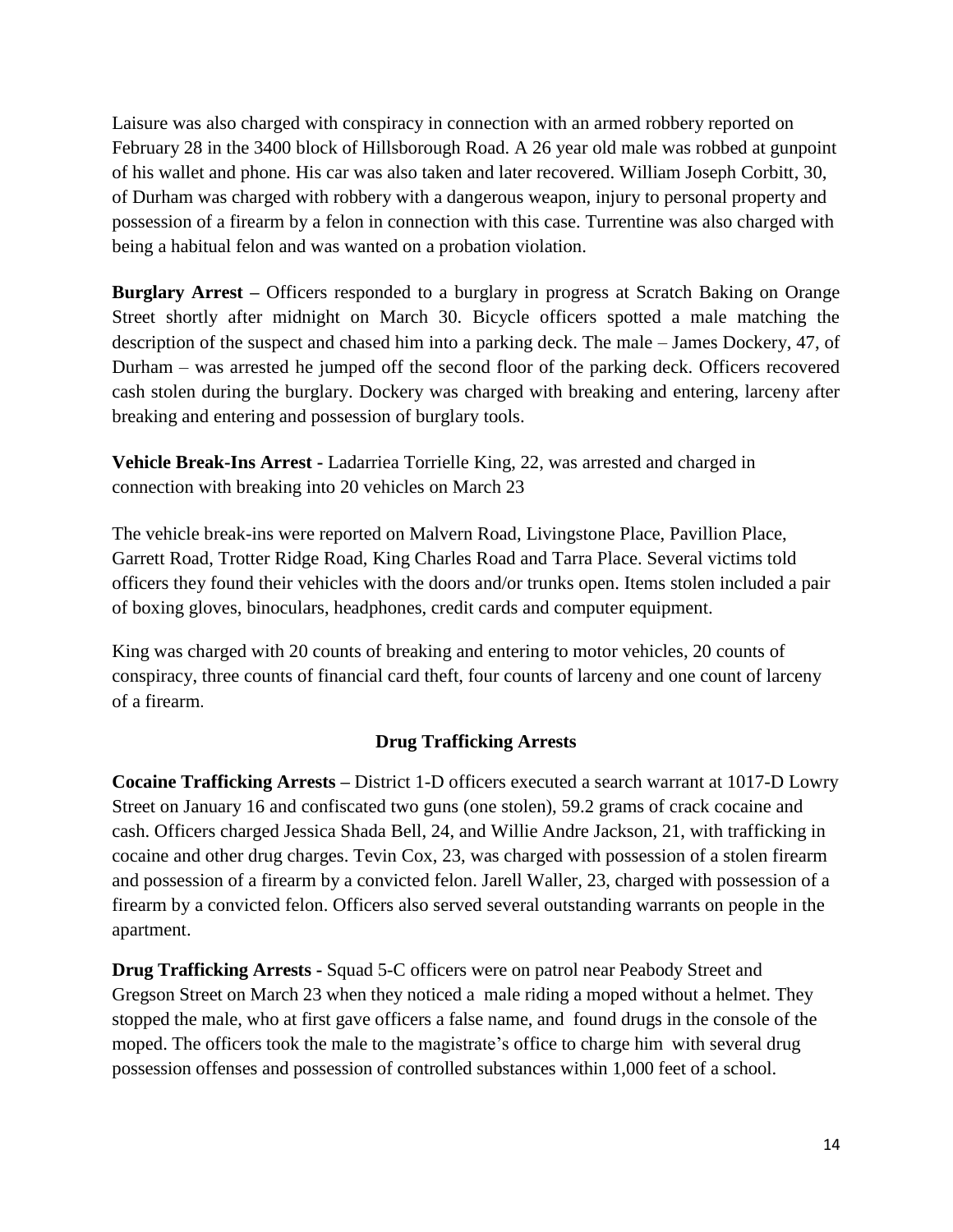When officers got to the magistrate's office, they learned that the male's real name was Lateef Stokes and he was wanted on several charges from 2013. The charges included trafficking in opiates, three counts of possession of cocaine with the intent to manufacture, sell or deliver, felony possession of cocaine, maintaining a dwelling for the sale of controlled substances, conspiracy, possession of marijuana and possession of drug paraphernalia.

**Cocaine Trafficking Arrest -** Officers from HEAT 2 responded to a call in the 3300 block of Dearborn Drive on February 3 and found a large gathering. Officers seized three guns, more than 36 grams of cocaine, seven grams of heroin, marijuana and cash. Brandon Nigel Allen, 23, was arrested and charged with trafficking in cocaine, felony fleeing to elude law enforcement officers and other drug charges.

**Cocaine Trafficking Arrest -** On January 9, investigators closed out a narcotics investigation by arresting Ryan Keyes, 47, of Durham. Approximately 32.8 grams of cocaine were seized as a result of this investigation. Keyes was charged with four counts of trafficking cocaine and four other drug charges.

**Heroin Trafficking Arrest -** On March 4, investigators from the Special Operations Division conducted a search warrant in the 4200 block of Ludgate Drive. As a result of the investigation, investigators seized 4.8 grams of heroin, cocaine and cash. Derrick Downey, 48, was arrested and charged with trafficking in heroin and 11 other drug charges.

**Cocaine Trafficking Arrest -** On March 7, investigators from the Special Operations Division conducted a narcotics search warrant at 1402 Calvin Street, Apartment A. A search of the residence revealed 29.4 grams of crack cocaine, marijuana and cash. Anthony Loan Jones Jr., 40, was charged with trafficking in cocaine and several other drug offenses.

**Cocaine Trafficking Arrest** – Officers from HEAT 1 stopped a vehicle on March 10 and arrested Kenneth Petty Jr., 25, for numerous outstanding warrants for larceny of vehicle parts and injury to property. Officers also found 55 grams of cocaine and a handgun. Petty was charged with trafficking cocaine, carrying a concealed weapon and possession of cocaine with the intent to sell and deliver.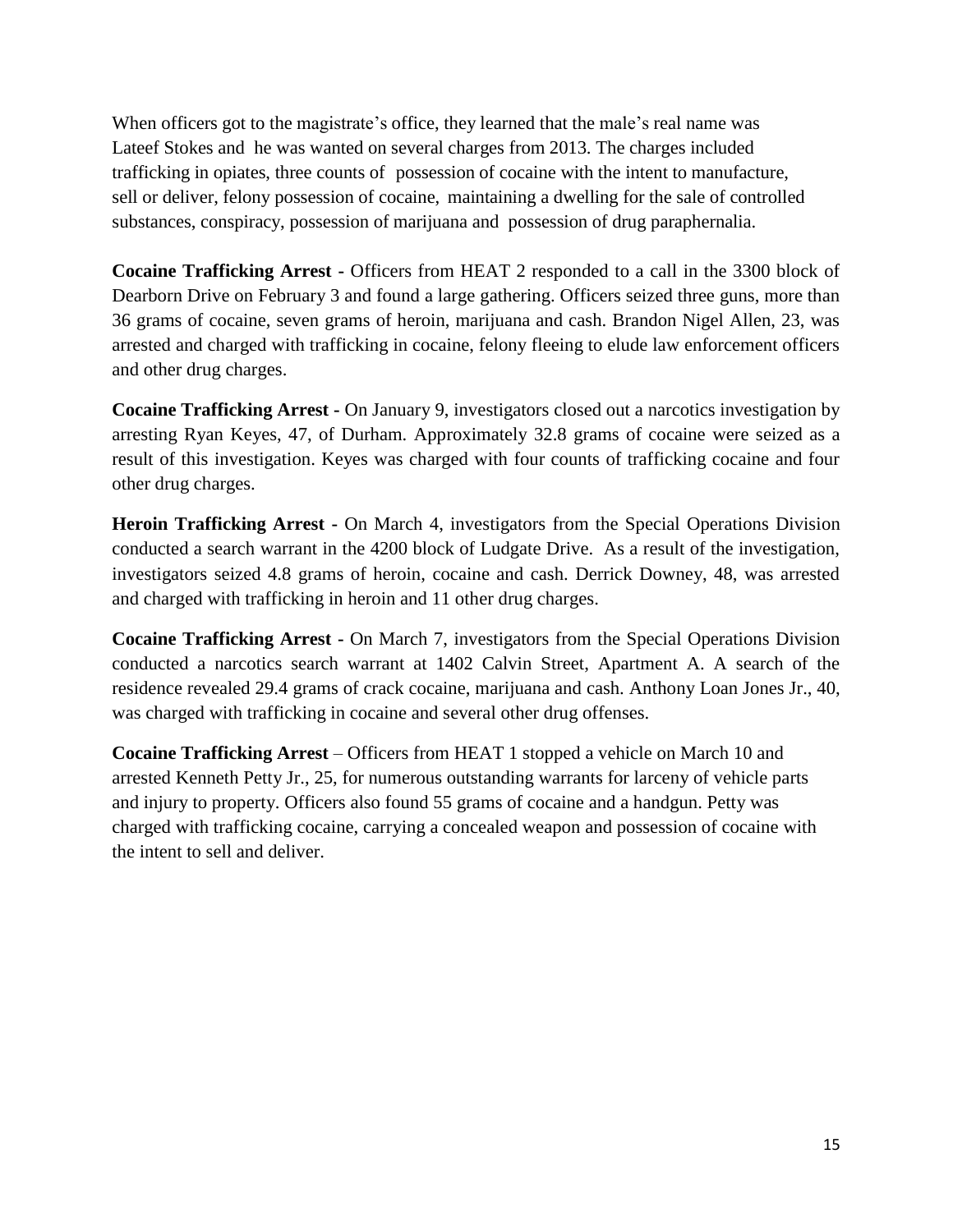## **Operation Medicine Drop**

**Operation Medicine Drop -** Officers disposed of approximately 335 pounds of unused and expired medications during Operation Medicine Drop on March 21. According to investigators, the drugs included Fentanyl, Morphine, Oxycodone, Valium and others with a high potential for abuse. Officers also disposed of pet medications and various over-the-counter and prescription medications. The collected materials were destroyed in a safe and environmentally friendly manner.

This event was held at four locations in Durham Walgreens, 1812 Holloway Street; Kroger, 3457 Hillsborough Road; Triangle Pharmacy/Ace Hardware, 1700 East NC Highway 54 and Kroger, 202 West NC Highway 54.

#### **Community Projects/Initiatives**

(This is a sample of just a few of the many projects and initiatives from the  $1<sup>st</sup>$  Quarter)

**Annual Neighborhood and Community Watch Workshop -** The Durham Police Department's annual Neighborhood and Community Watch Workshop was held on March 28 at the Holton Career and Resource Center at 401 N. Driver Street. Session topics included Crime Prevention Through Environmental Design (CPTED); Citizen Observer Patrol; Identity Theft/Fraud Prevention; CrimeStoppers; 911 Communications; Durham Community Trail Watch; and Crime Analysis and Crime Prevention.

**Southside Initiative –** During the first quarter**,**  Squad 4-C focused on the Southside due to ongoing gang and drug activity. The squad has conducted directed patrols, foot patrols and license checks and utilized the mobile command post with the hope of deterring the criminal activity by being more visible in the area. They started an on-going initiative



of meeting monthly with the city's Southside Outreach Coordinator, the Neighborhood Watch chairperson and the area residents to foster dialogue between the residents and the police. The goal is to build a rapport with each other in order to help address the neighborhood quality of life issues and concerns. 4-C officers provided Easter eggs for and participated in an Easter Egg Hunt for children on the Southside.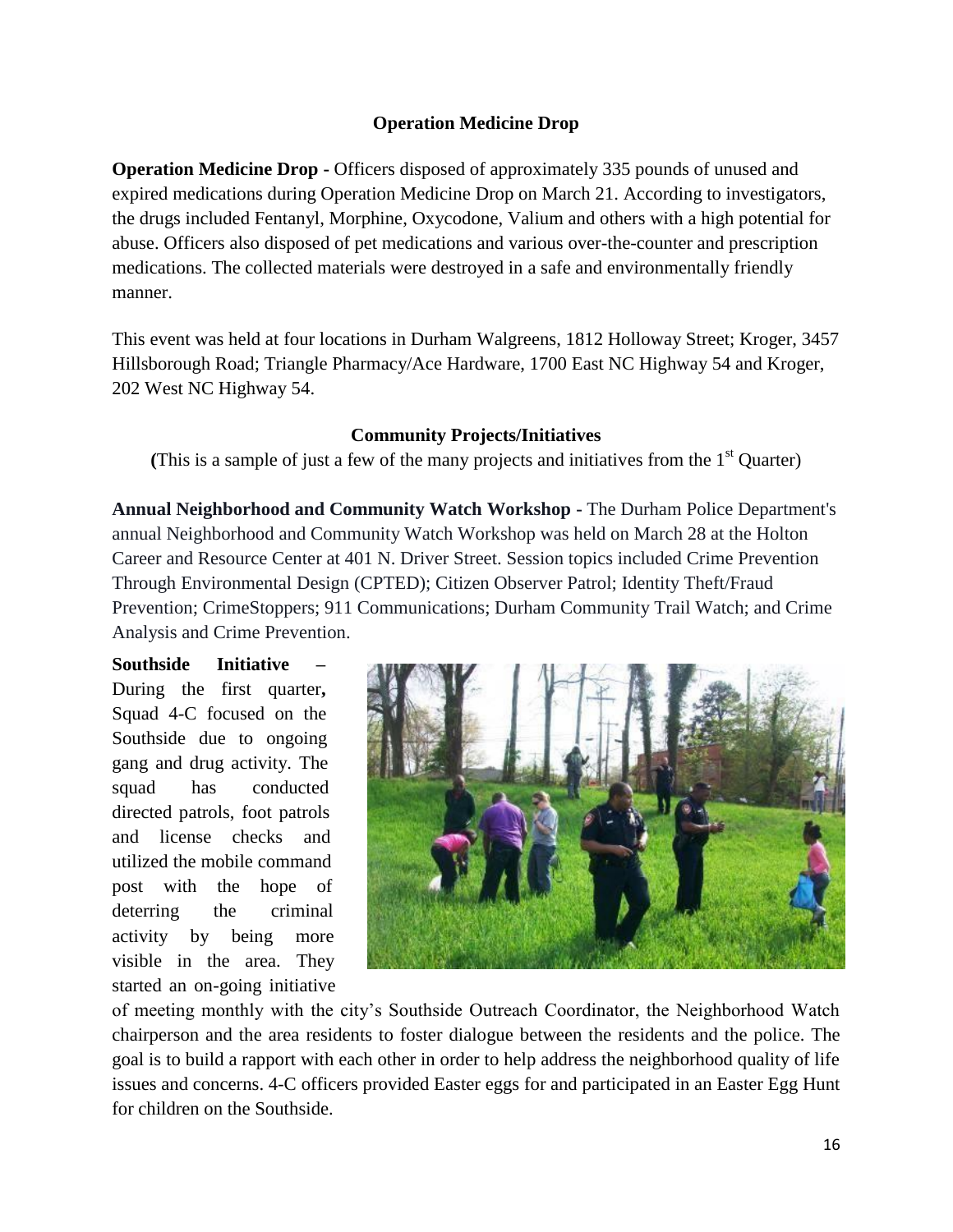**Bentwood Park Apartments -** During the month of January, District 1-B Squad worked to further address issues in Bentwood Park Apartments on Junction Road. In addition to addressing criminal activities, B Squad officers focused on multiple concerns in the area, such as health concerns, quality of life, and living conditions.

Officer J.F. Rushton and Officer M.A. Beal worked together to document conditions in the apartment complex. Officer Rushton prepared a presentation which was presented on January 15 to other city departments, Neighborhood Improvement Services, Durham County Fire Marshal's Office and Durham County Animal Control. The meeting resulted in working toward the development of a plan to tackle the issues in this area. One result from this meeting came from Neighborhood Improvement Services who advised they are going to use clear high strength Plexiglas instead of plywood sheets on the vacant apartments, which would allow officers clear views into the vacant apartments.

**"Turn Around" –** Squad 1-B also started Operation "Turn Around" in the Turn Key area. During the month of February officers with B Squad worked within the Turn Key neighborhood. Officers conducted license check stations in and outside the neighborhood. Officer R.M. Benfield conducted multiple radar activities along Lynn Road and Wedgedale Drive. Officers also addressed abandoned and derelict vehicles within the neighborhood. Officers received positive responses from residents in the area.

**Speeding Operation –** On February 10, Officer J.A. Alcala of Squad 2-A conducted a speed patrol on Interstate 85 near U.S. 15-501 in an effort to reduce the number of collisions in the area. He wrote 16 tickets and clocked one vehicle at 100 mph in a 60 mph zone. Two vehicles were clocked at 95 mph.

**License Checkpoint** – District 4-D officers conducted a license checkpoint on February 20 in Revere Road at Seaton Road. Officers handed out more than 60 flyers on home safety and the Neighborhood Watch program.

## **HIDTA Grant**

**HIDTA Grant –** The Police Department was awarded the 2015 High Intensity Drug Trafficking (HIDTA) Grant in the amount of \$256,000. The HIDTA program enhances and helps to coordinate drug trafficking control efforts among federal, state, and local law enforcement agencies. HIDTA works to complement and support federal, state, and local law enforcement agencies collaborating to fight drug traffic. HIDTA funding supports this joint effort between local law enforcement agencies.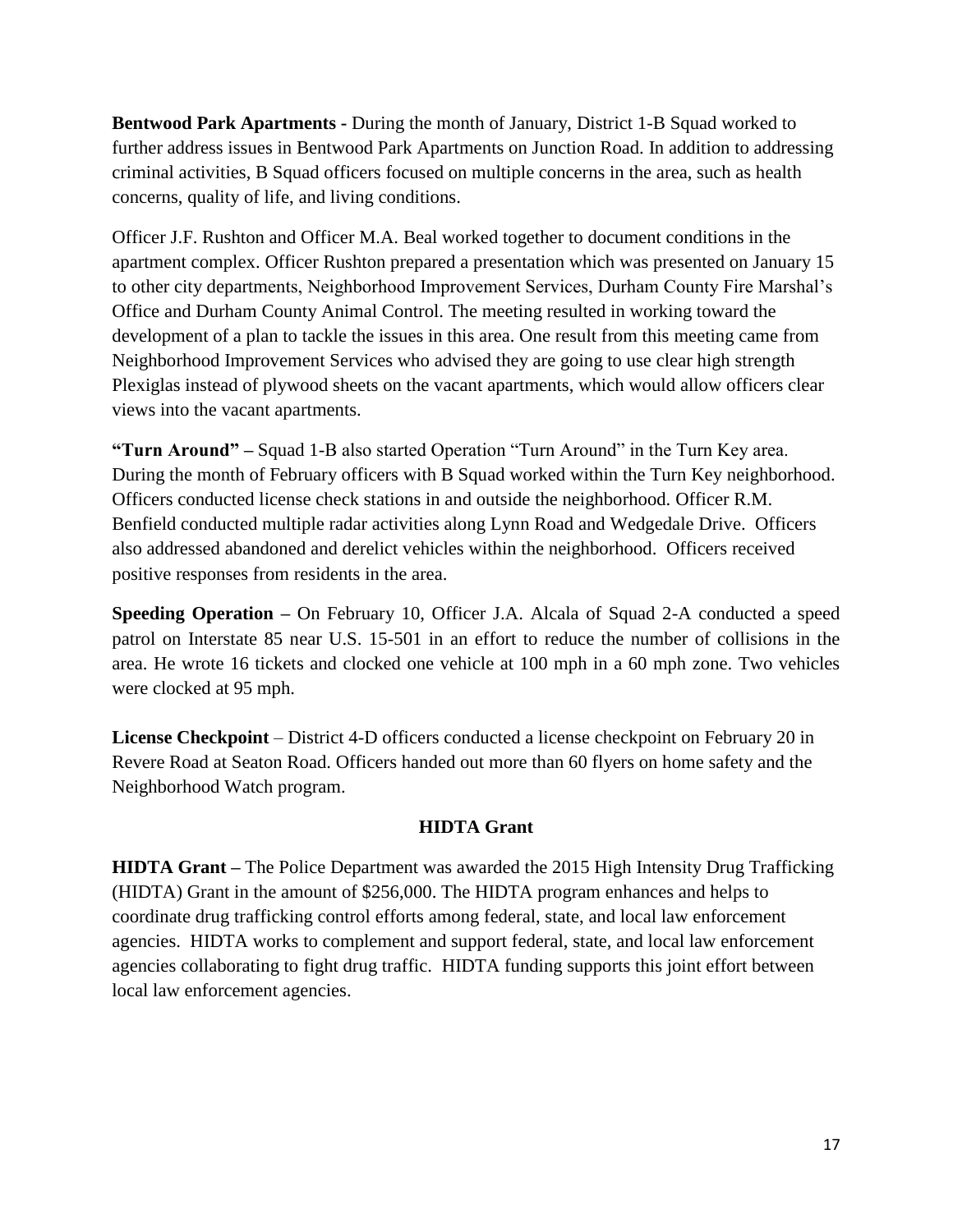#### **Above and Beyond**

**Cardiac Arrest –** Officers R.M. Benfield, Officer T. Fitting, and Officer E.J. Valerio from Squad 1-B responded to a cardiac arrest call on January 1. When they arrived, they found a female resident w h o was unresponsive and h a d no pulse. Officers immediately began CPR and continued to assist Durham County EMS by rotating in and out during CPR. In addition, these officers also worked to ensure EMS had a clear route to exit with the patient by moving patrol vehicles and repositioning EMS vehicles since the residential street was narrow and congested with first responder vehicles. The efforts by those first on scene brought a pulse back, which allowed for the immediate transport of the resident for continued care.

## **New Projects and Initiatives**

**Body Camera Testing –** The Durham Police Department has been field-testing and evaluating the use and effectiveness of body cameras that could eventually become standard issue for all patrol officers. Police commanders want to hear from Durham citizens before the next phase of the evaluation process. The Police Department plans to hold six forums in May to give citizens an opportunity to speak about the department's potential use of body-worn cameras.

**GunStoppers Program –** Durham CrimeStoppers, in partnership with Project Safe Neighborhoods (PSN), launched a GunStoppers initiative to reduce gun crimes. The GunStoppers initiative focuses on soliciting information about illegal firearms in the community such as those possessed by felons, and those used in crimes. CrimeStoppers will pay up to \$500 cash for information leading to a felony arrest and recovery of an illegal gun in Durham. Posters (in English and Spanish), bus ads, and a billboard have been developed for the GunStoppers campaign.

**Start by Believing Campaign -** The Durham Police Department's Special Victims Unit (SVU), in partnership with End Violence Against Women International (EVAWI), has launched the *Start By Believing* campaign to focus on providing a supportive response to victims of sexual assault.



The purpose of this campaign is to change attitudes to

sexual assault, augment resources, link sexual assault victims with resources and build positive relationships and partnerships with other agencies. The Durham Police Department is the first department in North Carolina to participate in this campaign.

One of the first steps in this campaign was for SVU investigators and employees of the Durham Crisis Response Center to provide additional training to officers about how to respond to sexual assault calls. The training has been given to patrol officers, investigators and commanders.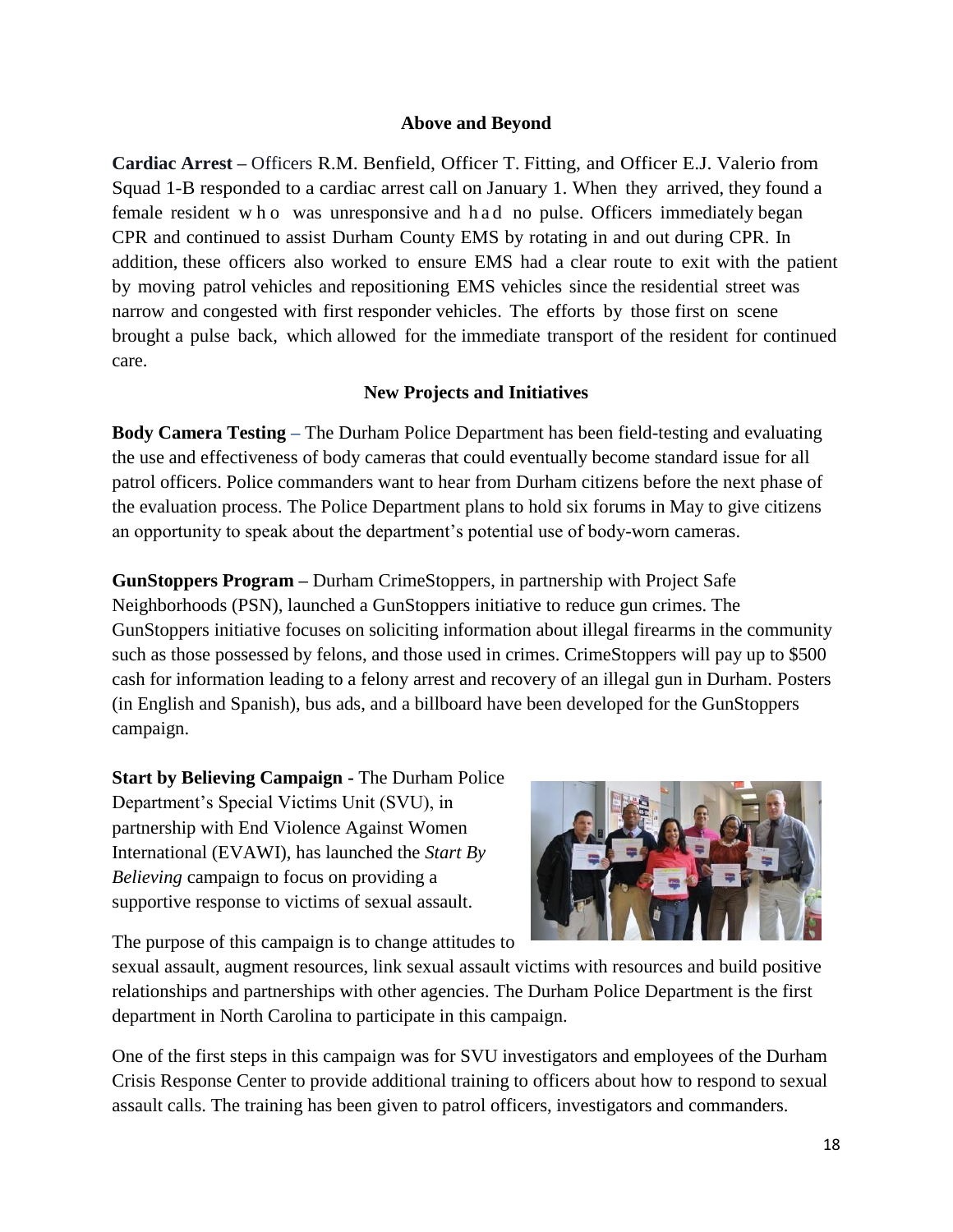# **Awards and Honors**

**HIDTA Outstanding Interdiction Effort Award** – Durham Police Investigator Kyle York, who is a Triangle Initiative Task Force Officer with the federal Drug Enforcement Administration (DEA), and Triad Initiative Task Force Officer Tim Cardwell received the High Intensity Drug Trafficking Area (HIDTA) Outstanding Interdiction Effort Award on February 5 in Washington, D.C.

Task Force Officers York and Cardwell York have strived to unify criminal interdiction efforts in the state of North Carolina under the HIDTA Domestic Highway Enforcement Initiative (DHE). Prior to their endeavors, none of the state's interdiction teams worked together. Over the past 3 years, Task Force Officers Cardwell and York have been successful in coordinating multiple surge operations, organizing yearly statewide interdiction conferences, purchasing needed equipment, training hundreds of officers, sending local officers to the U.S.-Mexico border for hands on training, and facilitating intelligence sharing among agencies. These efforts have led to a safer and more coordinated highway interdiction program in North Carolina, which would not have been possible without their determination and persistence.

**FBI National Academy Graduate -** Assistant Chief Rick Pendergrass graduated from the 259th Session of the FBI National Academy in Quantico, Virginia in March. Pendergrass completed the 10-week program, which is an intensive professional development program for U.S. and international law enforcement leaders.



Pendergrass joined the Durham Police Department in 1993 and is currently the assistant chief in charge of the Investigative Services Bureau.



**NC3C Award** – Senior Public Affairs Specialist Kimberle Walker won an award for the Durham Police Department's 2013 Annual Report in March at the NC3C Conference in Asheville. She won a second place award in the annual report category for the Durham Police Department's 2013 Annual Report – Going for Gold.

NC3C stands for North Carolina City and County Communicators, which is dedicated to the professional development and networking of local governmental communications professionals.

**Traffic Services Unit –** Durham Police Master Officer Frank Gore and the Durham Police Department's Traffic Services Unit were recognized during the 1<sup>st</sup> Quarter by Safe Kids Durham County for their outstanding work at keeping children safe through their work with child passenger safety.

Traffic Services officers do free inspections of child safety seats and make sure they are correctly installed. Master Officer Gore was named the 2013 "North Carolina Child Passenger Safety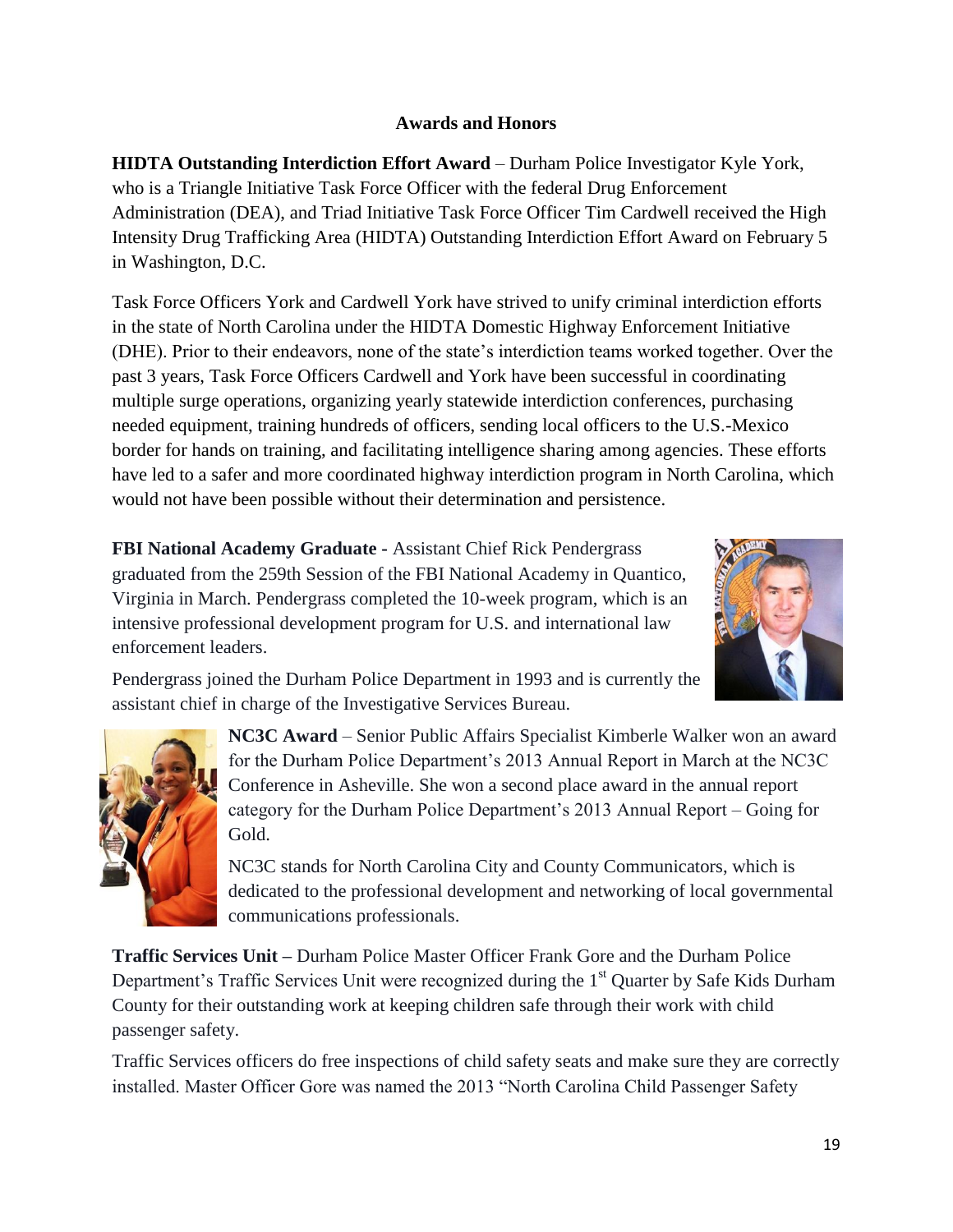Instructor of the Year" by the North Carolina Child Passenger Safety Committee, the North Carolina Governor's Highway Safety Program and the Dorel Juvenile Group. As an instructor, Gore teaches 40-hour child passenger seat installation certification classes to law enforcement officers, firefighters, health care workers and various community groups. Gore has taught these classes to more than 1,000 people during his career.

Safe Kids Durham County is led by Duke University Children's Hospital, which provides dedicated and caring staff, operation support and other resources to assist in achieving our common goal: keeping your kids safe. Based on the needs of the community, this coalition implements evidence-based programs, such as car-seat checkups, safety workshops and sports clinics, that help parents and caregivers prevent childhood injuries.

**Project Safe Neighborhoods (PSN) Volunteers of the Year -** Jennifer Snyder, the Durham Police Department's Project Safe Neighborhoods (PSN) coordinator, and members of the Durham Police Department honored the 2014 PSN Volunteers of the Year in February.

The volunteers included Ralph Thompson with Emergency Chaplains, Pattie Cloninger, Sherry Coulter, Nancy Kneepkens and Manuel Garcia. Cloninger, Coulter and Kneepkens were honored for their work with the PSN Community Responses, which are held after homicides and other significant violent crime incidents. Garcia, Thompson and Doug Scott were recognized for their invaluable contributions to the PSN program.